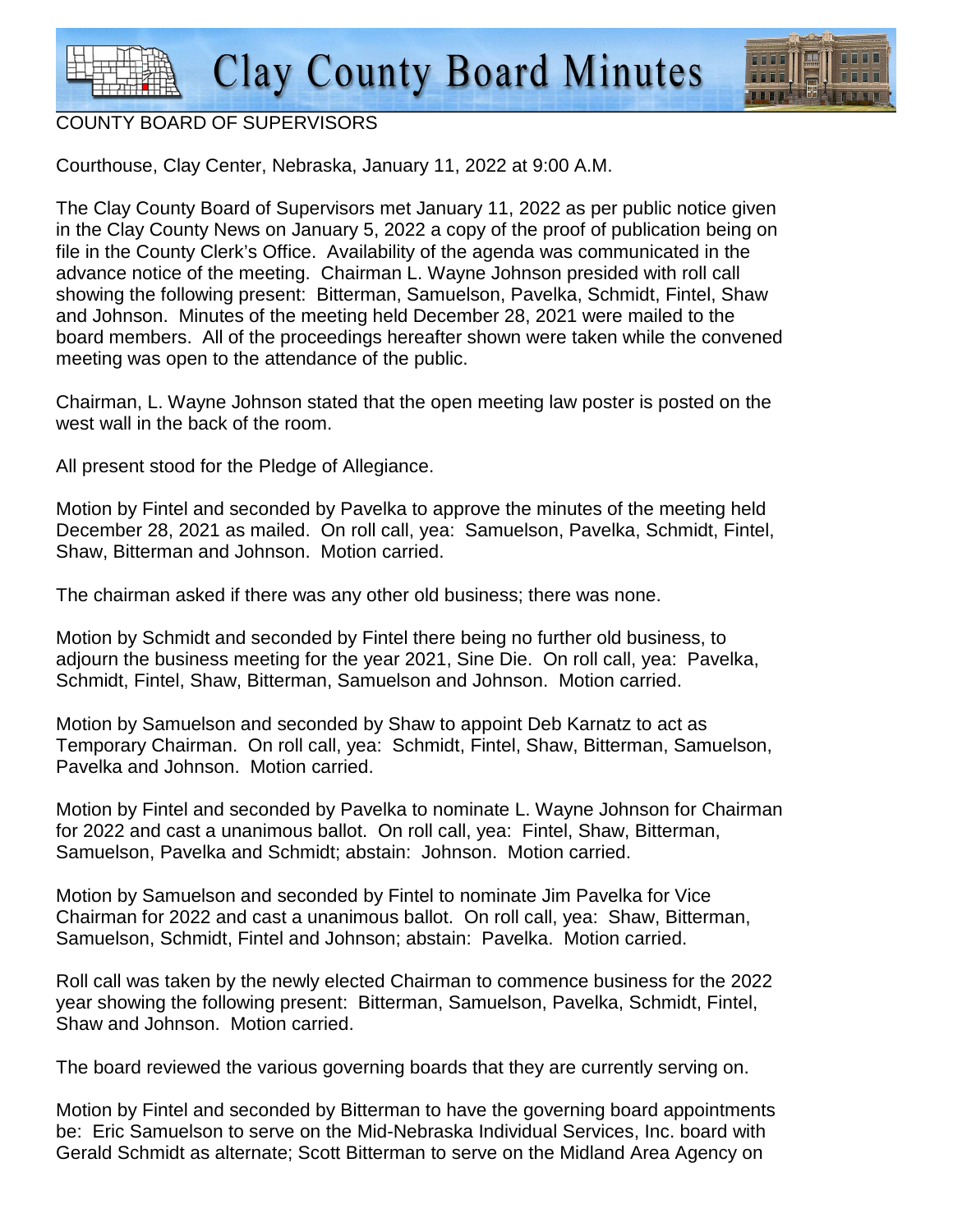**Clay County Board Minutes** 



Aging board with L. Wayne Johnson as alternate; Ivan Fintel to serve on the Region 3 Behavioral Services board with James Pavelka as alternate; L. Wayne Johnson to serve as alternate on the Clay County Health Board (Dick Shaw is currently the representative serving a 3 year term); Dick Shaw to serve on the South Heartland District Health board with Scott Bitterman as alternate; Gerald Schmidt and L. Wayne Johnson to serve on the LEPC committee; and Jim Pavelka and L. Wayne Johnson to serve on the Clay County 9-1-1 committee. On roll call, yea: Samuelson, Pavelka, Schmidt, Fintel, Shaw, Bitterman and Johnson. Motion carried.

Greg Shuck said he would be the representative on the RC&D board. Motion by Shaw and seconded by Bitterman to appoint Greg Shuck to serve on the Trailblazer RC & D board with Eric Samuelson as alternate. On roll call, yea: Pavelka, Schmidt, Fintel, Shaw, Bitterman and Johnson; abstain: Samuelson. Motion carried.

Barb Barnett, Zoning Administrator was asked if she would be willing to continue to serve on the South Central Economic Development District board. Barb said she is the chair of that board and would like to continue serving.

Motion by Fintel and seconded by Shaw to appoint Barb Barnett to represent Clay County on the South Central Economic Development District board with Gerald Schmidt as alternate for the year 2022. On roll call, yea: Schmidt, Fintel, Shaw, Bitterman, Samuelson, Pavelka and Johnson. Motion carried.

Motion by Fintel and seconded by Schmidt to appoint Cassie Aksamit as NIRMA contact person for 2022. On roll call, yea: Fintel, Shaw, Bitterman, Samuelson, Pavelka, Schmidt and Johnson. Motion carried.

Motion by Shaw and seconded by Bitterman to designate the Clay County News as the county's official newspaper for 2022. On roll call, yea: Shaw, Bitterman, Samuelson, Pavelka, Schmidt, Fintel and Johnson. Motion carried.

Motion by Pavelka and seconded by Fintel to designate the Clay County website as an additional method of publishing notice of meetings of the Board of Supervisors/Board of Equalization; other departments may use this method at their discretion. On roll call, yea: Bitterman, Samuelson, Pavelka, Schmidt, Fintel, Shaw and Johnson. Motion carried.

Designation of the broadcast media for Clay County was discussed. Motion by Bitterman and seconded by Schmidt to designate KHAS radio station and KSNBC Nebraska TV station as licensed broadcast media for 2022. On roll call, yea: Samuelson, Pavelka, Schmidt, Fintel, Shaw, Bitterman and Johnson. Motion carried.

The Treasurer submitted a list of banks that are available to hold the deposits and CD's for Clay County. Motion by Fintel and seconded by Schmidt that the following banks be named as holding agencies for county funds for the year 2022: Cornerstone Bank branches in Clay Center, Edgar, Harvard, Glenvil, Sutton and York; Waypoint Bank Clay Center; Astra Bank Sutton and Pinnacle Bank Fairfield, NPAIT (Nebraska Public Agency Investment Trust affiliated with NACO. On roll call, yea: Pavelka, Schmidt, Fintel, Shaw, Bitterman, Samuelson and Johnson. Motion carried.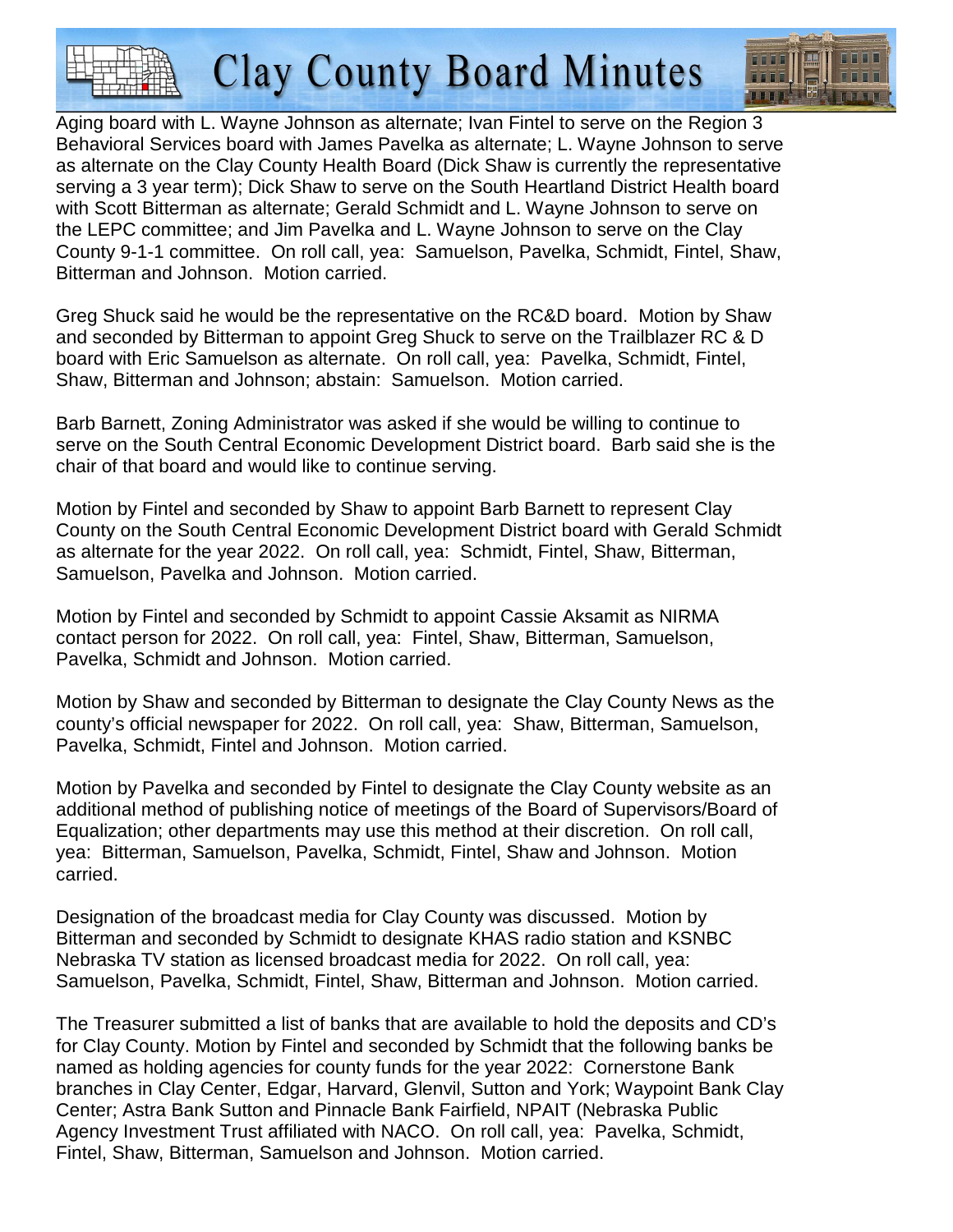Thomas Roemmich II, Highway Superintendent reported that they are cutting trees and running equipment through the shops. He also discussed a few things that will go on the 1 & 6 Year Road Plan. The preliminary discussion for that is scheduled for January 25, 2022. There was also discussion on use of ARPA funds.

**Clay County Board Minutes** 

Advertising for the 1 & 6 Year Road Plan and gravel bids were discussed.

Motion by Bitterman and seconded by Pavelka to advertise the public hearing for the 1 & 6 Year Road Plan to be held on February 8, 2022 at 9:15 A.M. On roll call, yea: Schmidt, Fintel, Shaw, Bitterman, Samuelson, Pavelka and Johnson. Motion carried.

Motion by Schmidt and seconded by Bitterman to advertise for gravel bids to supply gravel for the county roads for the year 2022; bids to be opened on Feb. 15, 2022 at 9:15 A.M. On roll call, yea: Fintel, Shaw, Bitterman, Samuelson, Pavelka, Schmidt and Johnson. Motion carried.

Wes Ehlers, WJE Consulting explained what he does with the cost allocation program for Clay County. Figuring the indirect cost is complicated that is why most counties use a consultant.

Barb Barnett, Zoning Administrator presented the 2021 annual summary report for Planning and Zoning. The report also showed the statistics from 2005 to present.

Maddie Hughes and Steph Ledbetter with Zelle, HR explained the HR services that they provide and answered questions. They will put a formal proposal together and meet with the board again.

Since there was time, the Board took care of other agenda items.

The Fee Reports were sent to the Board prior to the meeting. Motion by Fintel and seconded by Pavelka to approve the fee reports for the following county officials for the month of December 2021: County Clerk \$23,051.25; County Court \$10,036.23; Clerk of District Court \$9,141.54; Sheriff's fees \$1,667.98 and County Treasurer receipts numbered 21120001 through 21120043 in the amount of \$205,097.47. On roll call, yea: Shaw, Bitterman, Samuelson, Pavelka, Schmidt, Fintel and Johnson. Motion carried.

A memorandum of understanding from Mike Irons, Veterans Service Officer was emailed prior to the meeting. Motion by Shaw and seconded by Bitterman to authorize the chairman to sign the Memorandum of Understanding between the Nebraska Department of Veterans' Affairs and Clay County. On roll call, yea: Bitterman, Samuelson, Pavelka, Schmidt, Fintel, Shaw and Johnson. Motion carried.

The resolution to set the elected official's salaries for the next term was reviewed. Motion by Shaw and seconded by Fintel to authorize the chairman to sign Resolution #2022-01 setting elected official's salaries for 2023, 2024, 2025 and 2026 per the December 28, 2021 motion. On roll call, yea: Samuelson, Pavelka, Schmidt, Fintel, Shaw, Bitterman and Johnson. Motion carried.